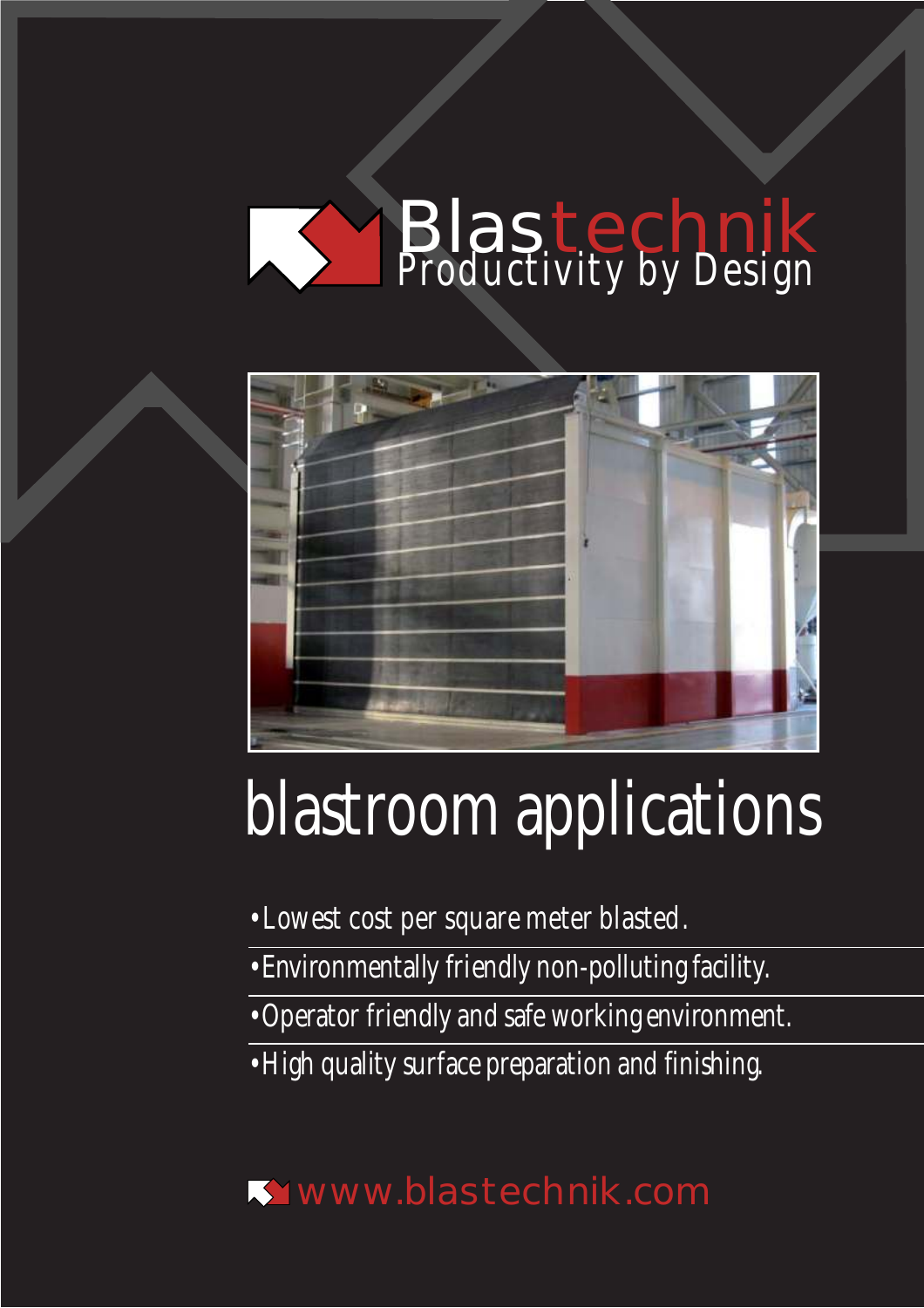#### **A BLASTROOM FOR EVERY APPLICATION**

In today's competitive manufacturing environment there is a constant drive to find more economical, environmentally friendly solutions for surface preparation, blast cleaning and finishing applications.

Our range of high quality, dependable and innovative blastrooms satisfy this requirement, providing a fully sealed blasting enclosure to perform abrasive blasting, grit blasting, bead blasting and surface preparation and finishing operations.

#### **HIGH PRODUCTION & LOW POLLUTION**

With the installation of one of our standard or custom built blastrooms you will have a surface preparation facility that provides:

- Lowest cost per square meter blasted.
- Environmentally friendly non-polluting facility.
- Operator friendly and safe working environment.
- High quality surface preparation and finishing.



Dangerous chemical paint stripping and sand blasting operations as well as environmental pollution can be eliminated with the installation of operator safe and environmentally friendly blast cleaning equipment.

We do not believe in a "one size fits all" philosophy for blastroom selection. Different applications require different solutions in order to meet the blasting and throughput requirements. Careful consideration of these requirements will permit the selection of the correct blastroom.

We offer a selection of blastrooms designed and built for specific applications, including blastrooms for blasting steel fabrications, ship blocks and wind towers; blastrooms for blasting with steel abrasives, plastic media, garnet and non ferrous abrasives, as well as portable, dual abrasive and combination blast and paint rooms.

We welcome your enquiry and look forward to working with you to satisfy your blasting and surface preparation requirements.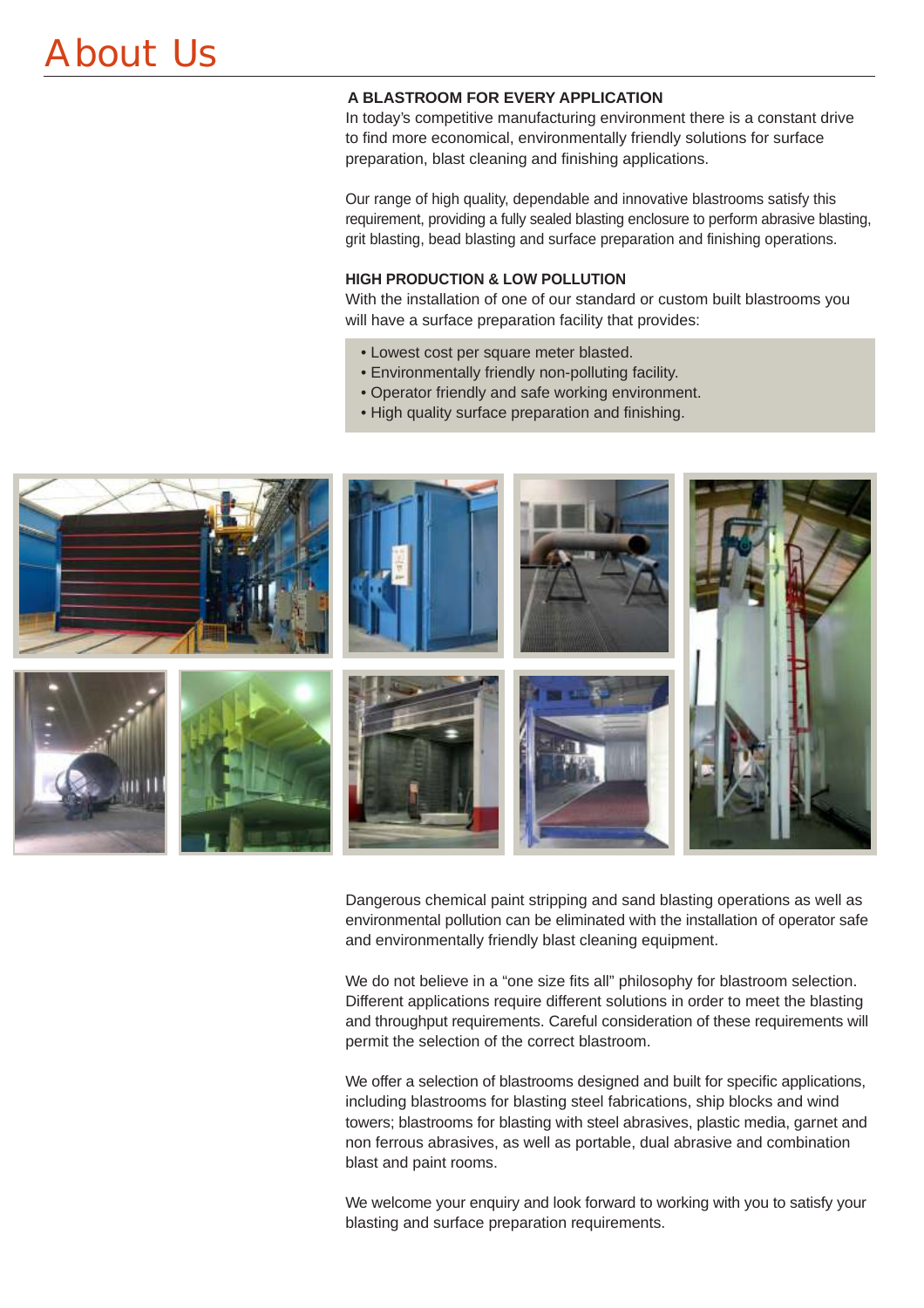

## **TruGrit Blastroom**

The most common use for a blastroom is for surface preparation of fabricated steel items prior to the application of a protective coating.

The most economical way to blast items manufactured from steel, is with steel grit. This tough angular abrasive can be recycled up to 200 times, resulting in minimal abrasive consumption per square meter.

Blast cleaning costs decrease as the number of times the abrasive can be recycled increases. Our steel abrasive blastroom is built specifically for use with steel grit, recovery and room components are built with additional strengthened components and wear points are eliminated.

Steel abrasive blastroom design features include:

• Mulitiple operators are able to blast in the blastroom at the same time.

- Low energy consumption TruGlide abrasive recovery floor system manufactured to minimize running and maintenance costs. Modular bolt together design permits quick and easy installation. Grating and floor pans included. With minimal moving parts inside the blastroom the TruGlide recovery floor system requires very little maintenance.
- Lowest per square meter blasting cost. Our equipment design ensures the optimal use of the steel abrasive, good abrasive is not wasted, and waste product is not recirculated.
- Our high efficiency TDF dust collectors provide maximum visibility in the blastroom and ensure surrounding work areas (especially the painting area) are not contaminated with dust escaping from the blastroom.

#### **Wind Tower Blastroom**



The blasting of wind towers requires high quality surface preparation and high production rates. Our wind tower blastrooms are designed and engineered to meet both of these requirements.

Due to the large surface area of the wind tower multiple blasters are required. The wind towers are blasted with steel grit and abrasive is recovered with the Polyglide sweeper recovery floor. This robust and durable recovery floor is able to easily handle the high volume of abrasive being used. The recovery floor may be designed to provide continuous abrasive recycling, or in the case of smaller wind towers the abrasive may be brushed/blown into a recovery trough after blasting has been completed.

Abrasive from the internal of the tower is removed and recycled by high powered vacuum recovery units.

To ensure maximum visibility, and a dust free environment in surrounding areas, the wind tower blast room is fitted with a high efficiency TDF ventilation dust collector. In instances of extremely large wind towers the ventilation air is recycled to the blastroom and processed through a dehumidifier to reduce the relative humidity level within the blast room enough to prevent flash rusting occurring on the freshly blasted surface.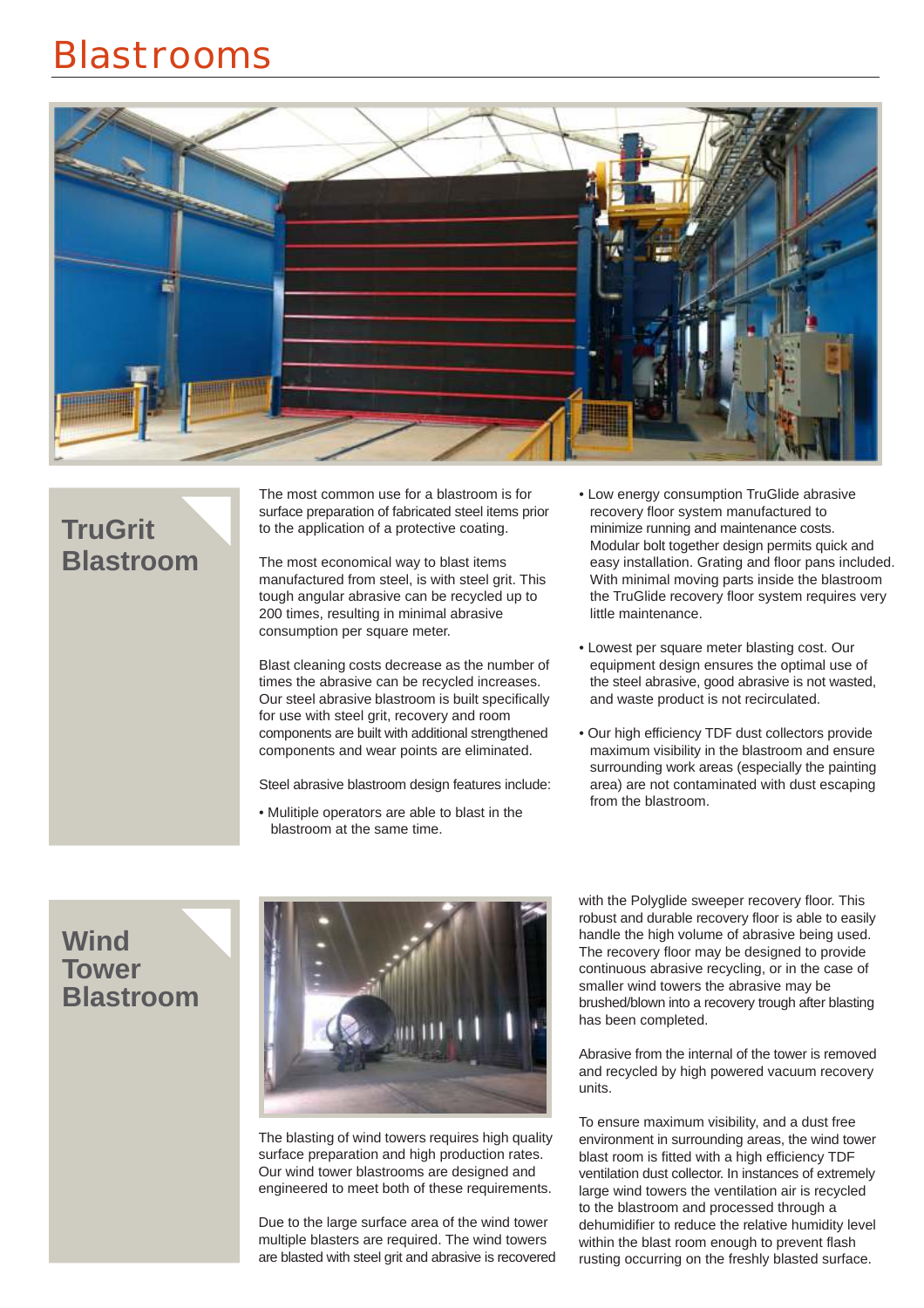

### **Ship Block Blast & Paint Facility**

The blasting and painting of fabricated ship blocks requires a climate controlled environment in which to process the parts due to the size of the items and the time required to process them. The blocks can be processed in a combination, or separate blasting and painting chambers.

Our ship block blasting and painting systems are designed to minimise initial installation and subsequent production running costs. Where more than one chamber is installed, if possible, we will share ventilation, blasting and recovery equipment to minimise capital outlay.

When used in combination rooms our uniquely designed blasting and painting exhaust plenum permits quick change over from blasting to painting mode. Blasting ventilation airflow is

produced by our highly efficient TDF ventilation dust collector which ensures the required air changes per hour are maintained.

In locations with high humidity (>50%RH), immediately after blasting the large steel structure is susceptible to flash rusting. To prevent this our blasting ventilation system incorporates dehumidification equipment to reduce the relative humidity level in the blast chamber. During blasting, and prior to primer painting, the humidity level within the blasting chamber is maintained at approximately 50% RH. This low humidity level will greatly slow down the corrosion rate of the freshly blasted steel surface and will prevent rust bloom occurring.

In painting mode the humidity level within the painting chamber is maintained at approximately 75% RH. This level is below the maximum RH level required by IMO and most common paint application specifications, ie 85% RH.

Blasting is conducted with multiple blast pots fitted with remote controls that permit the operator to select blasting or blow down mode.

Abrasive recovery from the ship block internal sections is performed by high powered vacuum recovery units and deposited into an anti-flood recovery screw conveyor, along with abrasive recovered from the blasting chamber floor.

Abrasive and waste are processed through a Rotary Grit Cleaner to remove all dust and oversize waste from good reusable abrasive and ensure only good clean abrasive is recycled to the abrasive storage hopper, good abrasive is not wasted and waste product is not recirculated.



#### **Dual Abrasive Blastroom**

As items produced from stainless steel become more common, steel fabricators are frequently required to abrasive blast stainless steel products. However this presents a problem as carbon steel and stainless steel products cannot both be blasted with the same abrasive as this would result in ferrous contamination on the stainless steel surface. Stainless steel must be blasted with an abrasive that will not contaminate the surface, ie glass and ceramic beads, garnet, aluminium oxide etc.

Our dual abrasive blastroom has been developed to offer a cheaper space saving option to having separate blastrooms for ferrous and non ferrous parts. The dual abrasive blastroom enables both carbon steel and stainless steel items to be blasted using different blasting media in the same facility. Change over from one abrasive type to the other is fully automatic and is achieved by the switch of a button.

The recovery of the abrasive is through our W Series pneumatic conveying recovery floor and the different abrasive types are automatically separated into 2 separate storage hoppers ready for reuse. The recovery system is fully inter-locked to prevent cross contamination of the different abrasive types.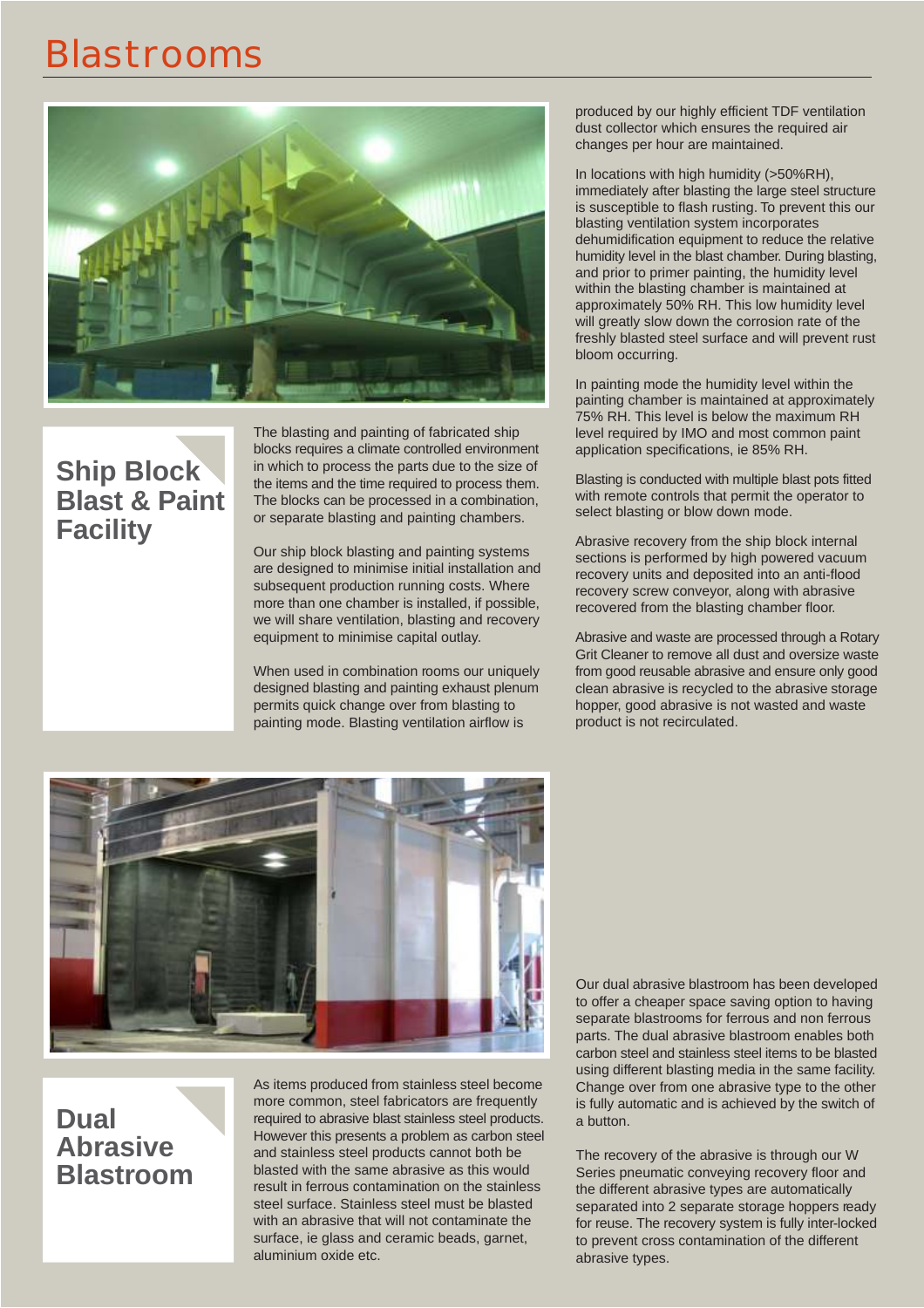

#### **W Series Modular Blastroom**

The W Series Modular Blastroom is designed and built to allow quick, easy assembly on site and to provide a safe, efficient, environmentally clean facility to carry out abrasive blast cleaning. The room is suitable for use with most commonly available recyclable abrasive types, ie steel grit, aluminium oxide, glass beads, ceramic beads, stainless steel shot, cut wire etc. The equipment is designed to permit quick and easy clean out to change to other abrasive types if required.

The facility consists of a bolt together blasting enclosure fitted with a W Series pneumatic recovery floor covering the whole working area of the floor. The W Series floor is used to both ventilate the blastroom and recover the spent abrasive media simultaneously. The strength of the W Series floor modules enables rail track to be run directly on top of the floor, no special foundations are required.

The system operates on the principle of vertical downdraught ventilation air movement, to immediately capture dust and abrasive. The highly efficient down draught ventilation technique provides excellent visibility, increases productivity and ensures surrounding areas and operators are not subjected to nuisance dust and abrasive particles. The abrasive recovery and blastroom ventilation airflow are generated through a high efficiency TDF dust collector.

The low profile height of the floor modules permits the W Series blast room to be located directly onto a flat concrete floor. If the blastroom floor level is required to be flush with the surrounding factory floor level the entire blastroom can be situated into a pit approx. 275mm deep.

During operation the abrasive is continually recovered and recycled, good reusable abrasive is separated from dust and oversize particles ensuring only correctly sized and fully cleaned abrasive is returned to the blasting pots.

The W Series Modular Blastroom is supplied with ASME certified blast pot and NIOSH approved operator safety equipment. Included in the facility as standard is a rubber roll up access door, manufactured from a tough abrasion resistant rubber. The rubber roll up door greatly reduces the total floor space required and reduces noise levels emitted from the blastroom.



**Plastic Media Blastroom** Plastic media blasting (PMB) is ideal for a wide range of uses including paint removal, mold cleaning, deflashing and deburring and is suitable for the treatment of soft or delicate substrates i.e. aluminium, fibreglass and composites. Coatings can be removed layer by layer without damaging or etching the underlying surface.

Plastic media blasting is commonly used on aerospace components which are inherently of high value. For this reason the blasting process must be tightly controlled to avoid blasting damage to valuable parts.

PMB is an environmentally friendly, safe and cost effective alternative to wet chemical stripping and significantly reduces the generation of hazardous waste.

Our PMB blastroom is designed and built specifically for the unique requirements of using plastic media as the blasting abrasive. Media recovery is accomplished with our P Series pneumatic conveying recovery floor to ensure no abrasive breakdown occurs during recovery.

Reusable plastic media is separated from dust and paint chips in a 4 stage high efficiency reclaim separator. This fully adjustable unit ensures only correctly sized and fully cleaned media is returned to the blasting pot. Precise abrasive metering permits micro adjustment to obtain the perfect abrasive flow rate. The blasting pressure is controllable from inside the blastroom, enabling the blasting operator to monitor and adjust the blasting parameters from inside the blastroom without having to stop blasting.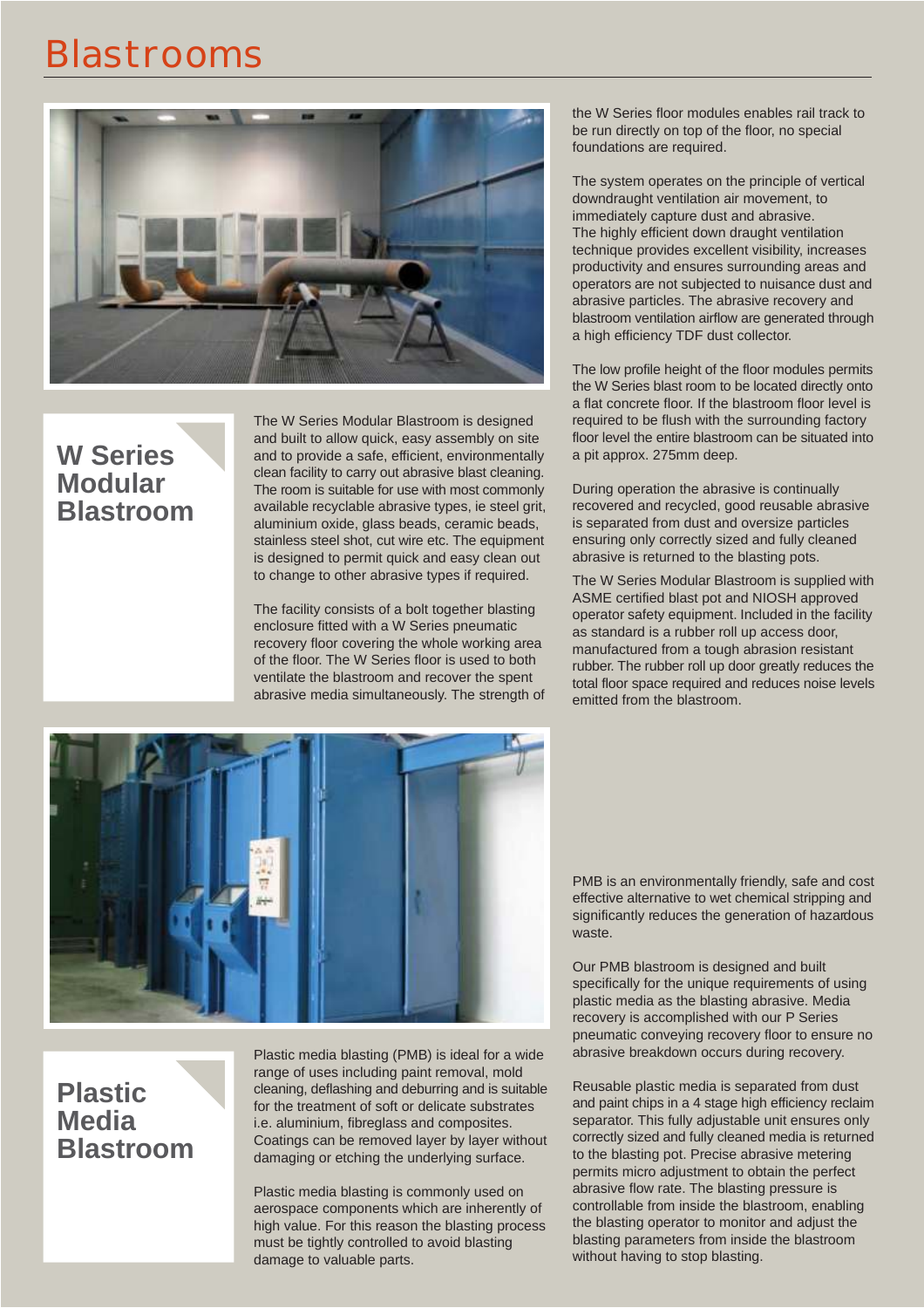

#### **Portable Blastroom**

Our range of portable blastrooms allows the blasting facility to be brought to the work site location, rather than bringing the parts to a fixed location blastroom. This range of blastrooms is ideal for blasting and painting contractors performing project based work at various locations.

The portable blastroom is manufactured either as a custom built fabrication, or from a used 20 or 40 foot shipping container. The blasting chamber and machinery room, containing the blasting pots, dust collectors and abrasive recycling system, are separate units and the

whole system is a bolt together design to allow it to be dismantled, transported and reassembled at other work sites. Larger blastrooms are built from smaller sections with each section having built in forklift lifting channels to permit easy movement.

All portable blastrooms are fully water proofed enabling them to be located outside regardless of the weather conditions. Rubber roll up doors and TDF dust collectors are incorporated to increase productivity and minimise floor space.

Several configurations of recovery floor are available to suit the blasting through-put requirements, ranging from a brush in pneumatic recovery hopper located at one end of the blastroom through to a full floor recovery system. All floors are suitable for use with commonly available recyclable abrasives.



If you are currently blasting steel items with an expendable abrasive, ie mineral slags, silica sand etc, you can reduce your blast cleaning costs by as much as 75% by converting to blasting with steel grit. This tough angular abrasive can be recycled hundreds of times, resulting in minimal abrasive consumption per square meter. Blast cleaning costs decrease as the number of times the abrasive can be recycled increases.

**Abrasive Recovery System**

The key to cost savings achieved by using steel grit is the abrasive recovery and recycling system. In order to produce high quality blasted surfaces, and maximise the abrasive life, the abrasive must be thoroughly cleaned between blasting cycles to ensure only good, clean and correctly sized abrasive is returned to the blasting nozzle.

We offer a range of abrasive recovery and recycling systems including; vacuum recovery units, pneumatic conveyors, sweeper floors, cyclone reclaimers, bucket elevators and rotary grit cleaners. All systems can easily be configured to fit into an existing blasting chamber or shed converted into blasting chamber.

It is a fairly straight forward operation to convert a suitable enclosure into a blastroom. With the addition of an abrasive recovery system and a ventilation dust collector all the costs and environmental concerns associated with open blasting can be eliminated and cost savings can be realised by switching to recyclable steel grit.

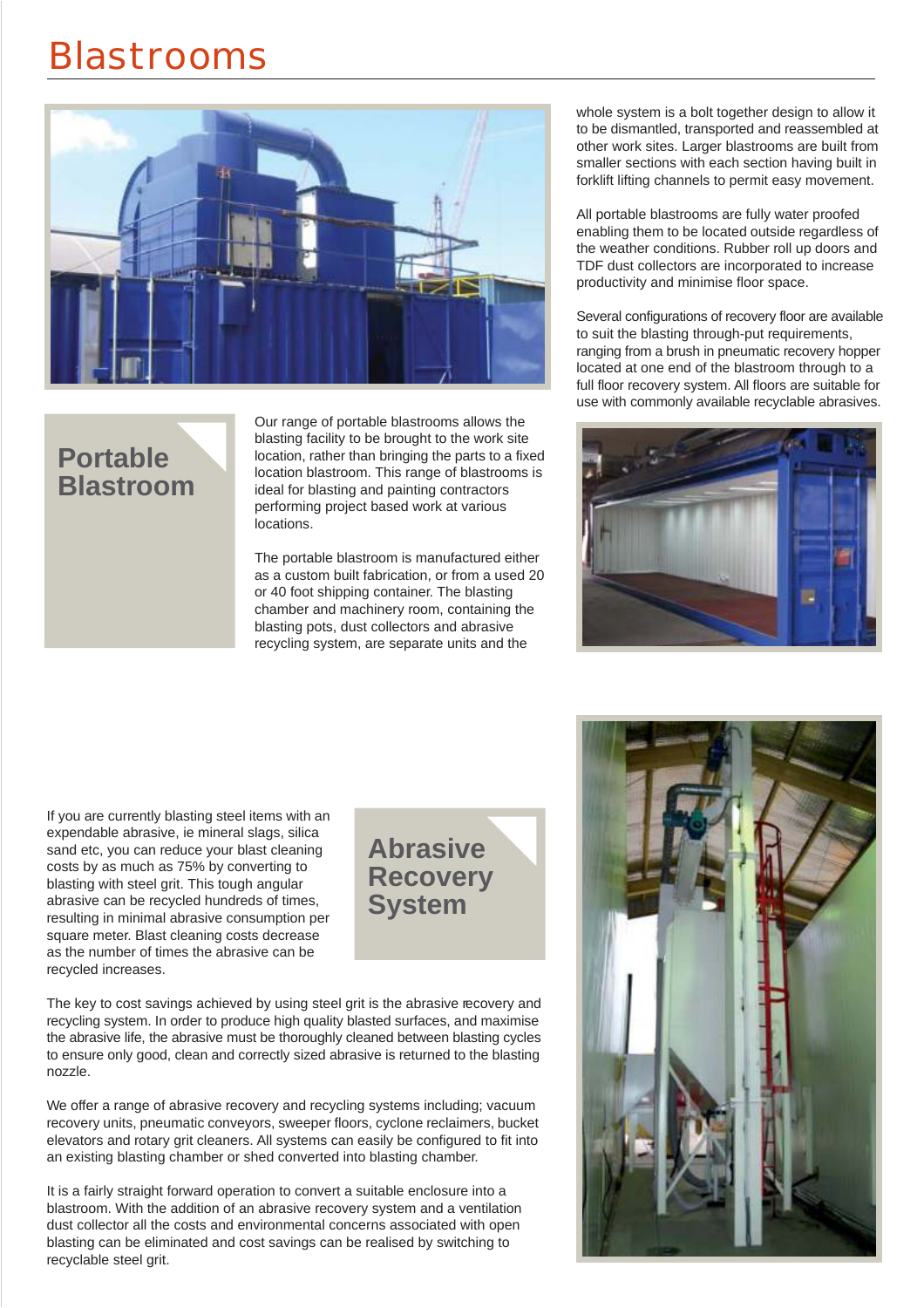## **DE Dust Collector**



All our blastrooms are supplied with TDF (tru downflow) dust collectors to generate the blasting ventilation and or abrasive recovery airflow.

The TDF dust collector is uniquely designed. Unlike convention cartridge type dust collectors, in which dust pulsed from the filter cartridges is falling downwards into an incoming up-flow air stream, our design is the total opposite. The dust laden incoming air flow is from the top of the collector and the filter cartridges are pulsed clean directly into the outlet collection hopper. The airflow through the dust collector and the direction of the dust pulsed from the filter cartridges is the same direction. This unique feature greatly increases the filter cleaning efficiency and prevents the filter cartridges becoming clogged with dust. This results in the dust collector providing constant performance and extends the life of the filter cartridges.

Vital to running an efficient blast cleaning operation is the performance of the dust collector. If this is either designed incorrectly or not functioning correctly the consequences are serious;

- Abrasive is not cleaned properly between cycles.
- The blastroom is excessively dusty, dust leaks out of the blastroom and contaminates surrounding areas and workers.
- The work piece is dirty and coated with a layer of black dust.
- Dust is emitted to atmosphere causing environmental damage.

Our TDF dust collectors are designed specifically for use in the harsh environment associated with blast cleaning operations, and will eliminate all of the above issues. The TDF dust collector is also available as an upgrade to existing blasting equipment fitted with inefficient, under capacity or badly designed dust collectors.